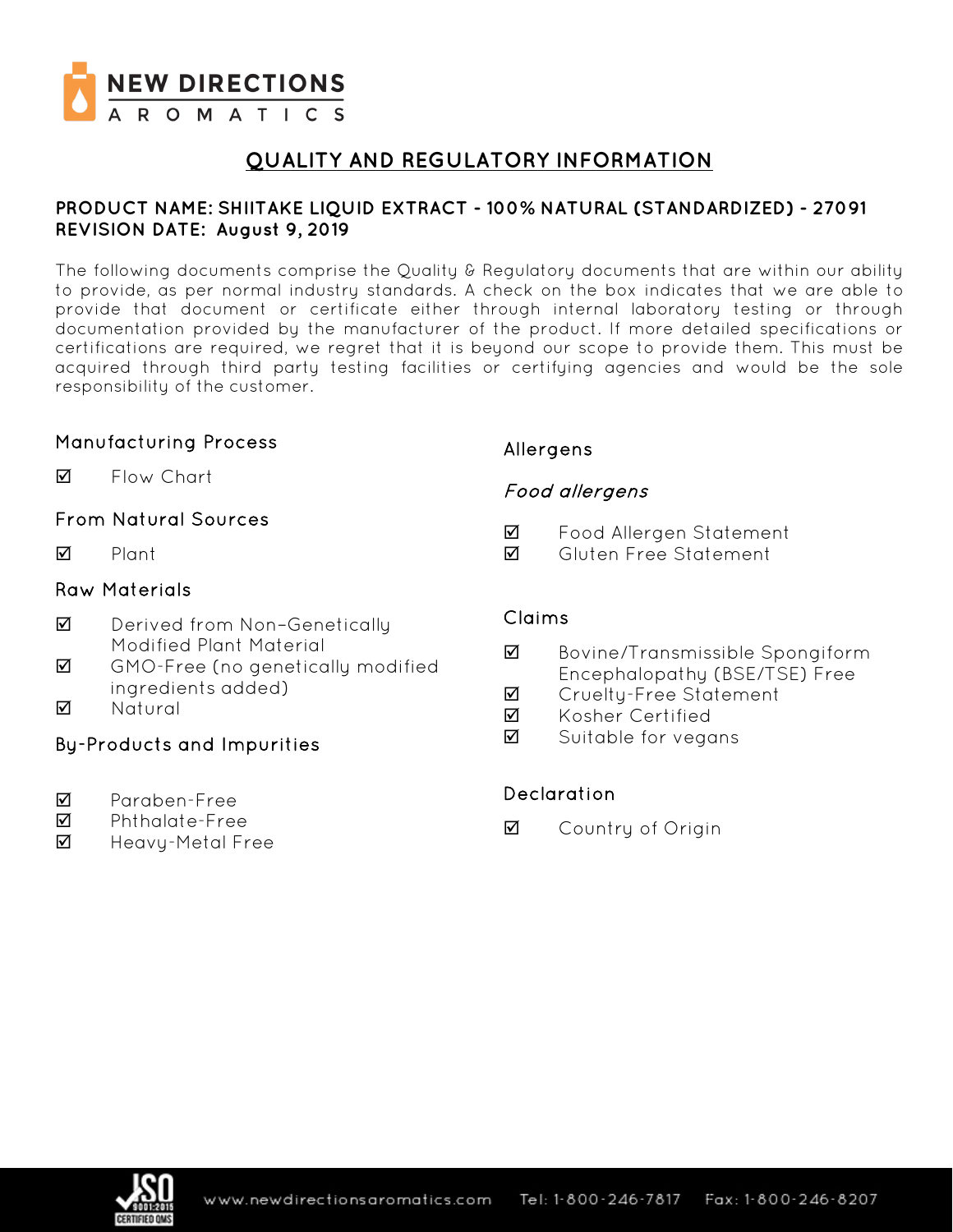

# **FLOW CHART**

**PRODUCT NAME: SHIITAKE LIQUID EXTRACT - 100% NATURAL (STANDARDIZED) - 27091**



#### Disclaimer & Caution

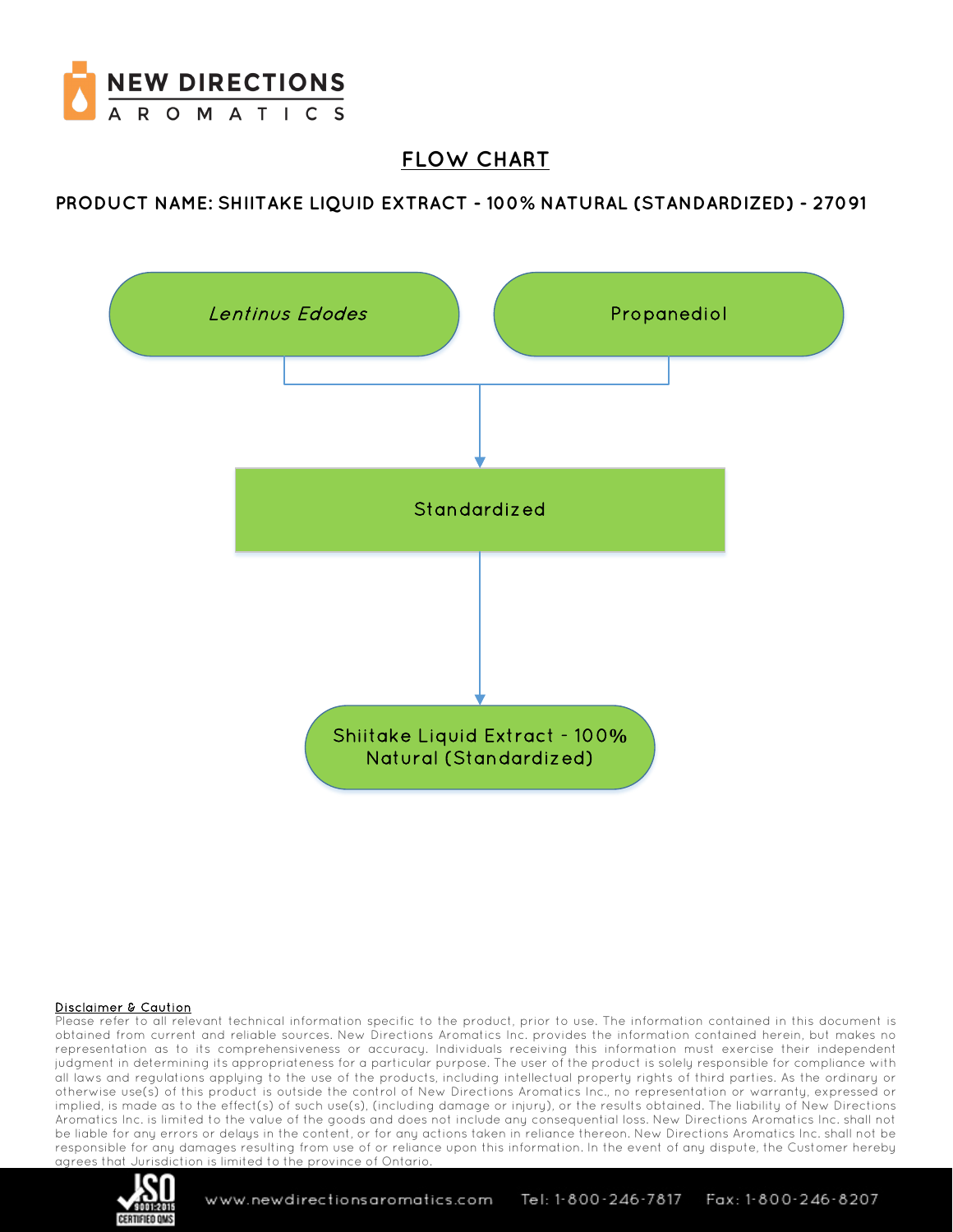

# **GMO STATEMENT**

### **PRODUCT NAME: SHIITAKE LIQUID EXTRACT - 100% NATURAL (STANDARDIZED) - 27091**

We hereby certify that, to the best of our knowledge, this product was not produced from or with GMO plant material.

#### Disclaimer & Caution

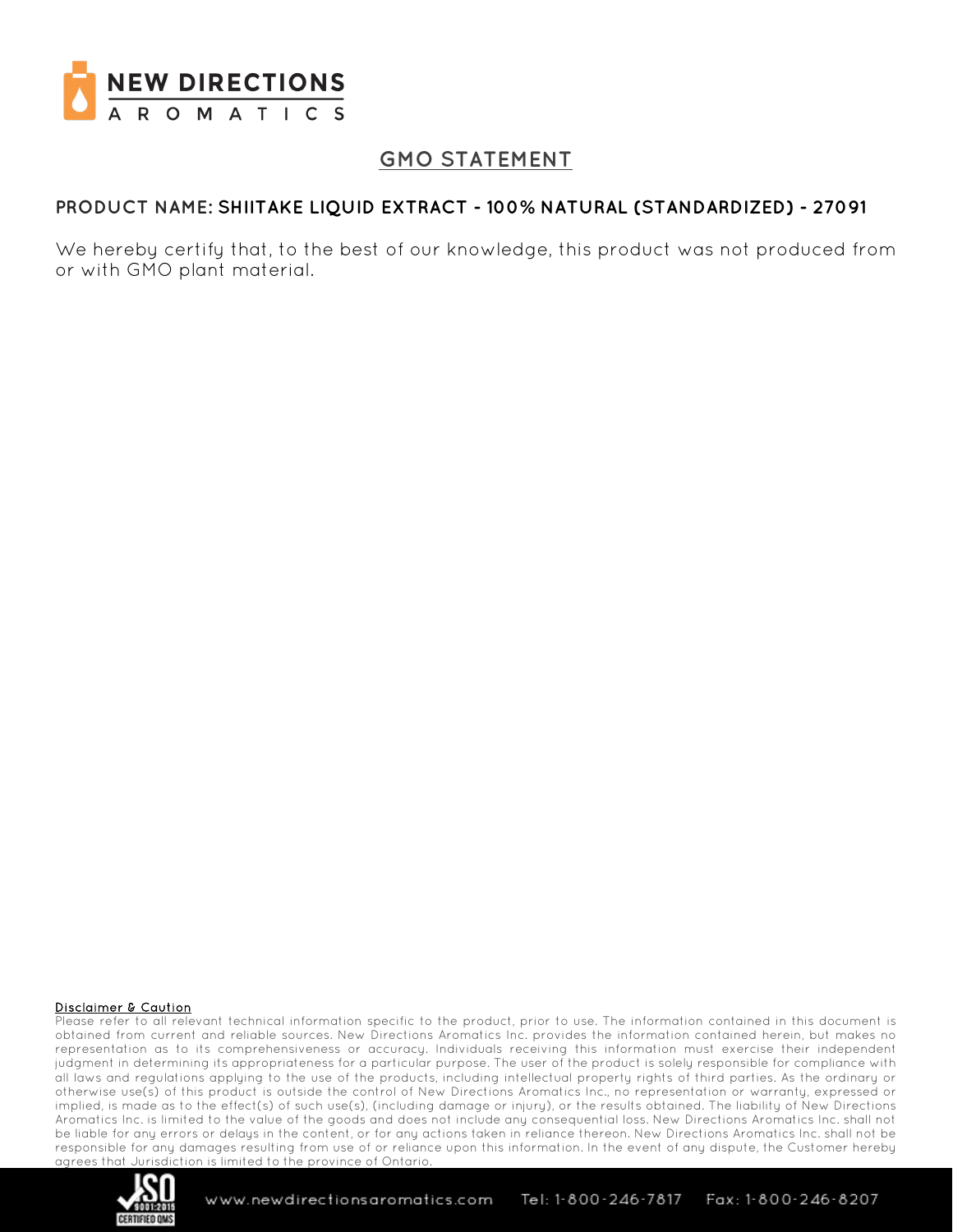

# **NATURAL STATEMENT**

## **PRODUCT NAME: SHIITAKE LIQUID EXTRACT - 100% NATURAL (STANDARDIZED) - 27091**

We hereby certify that, to the best of our knowledge, this product is 100%natural.

#### Disclaimer & Caution

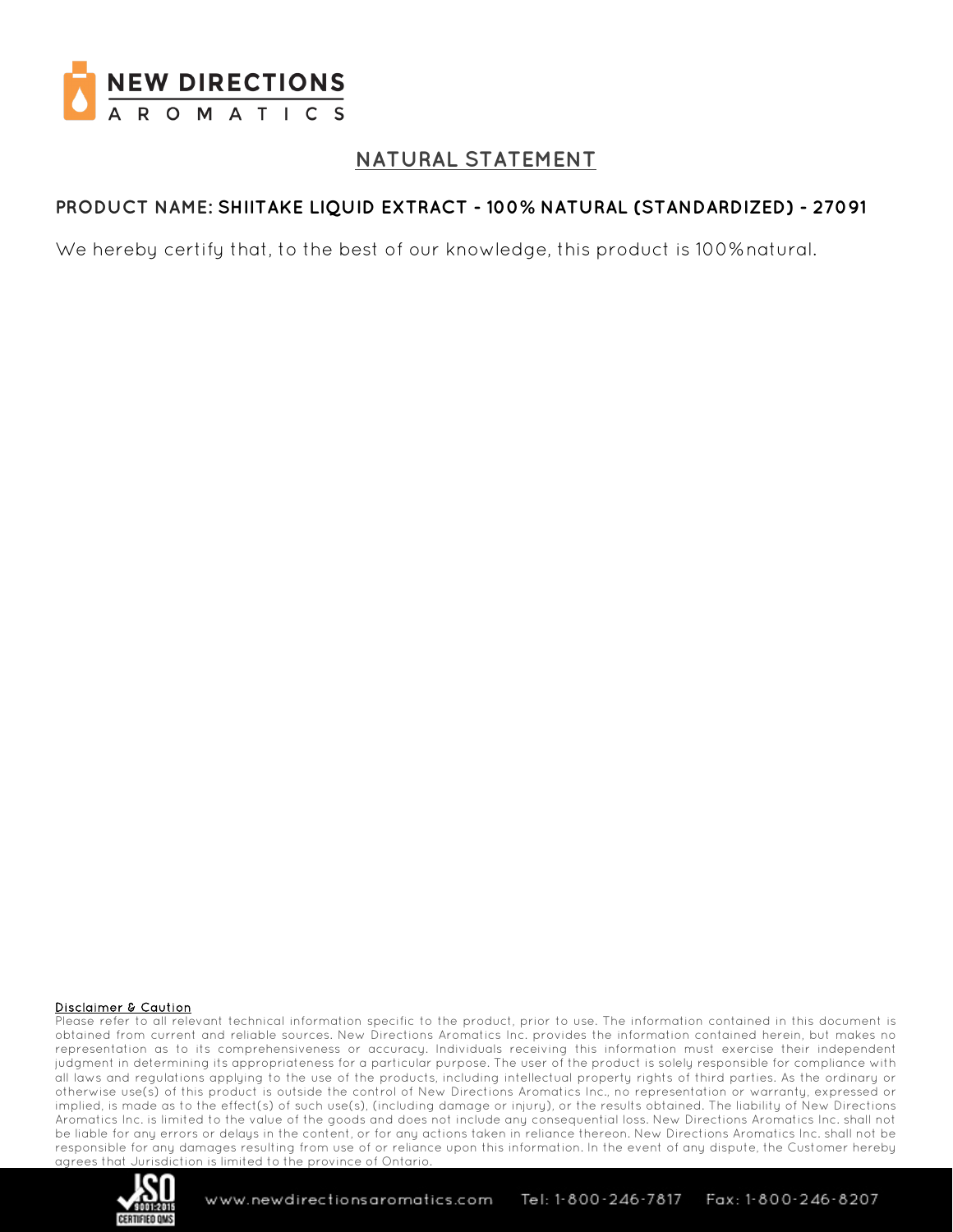

# **PARABEN-FREE STATEMENT**

### **PRODUCT NAME: SHIITAKE LIQUID EXTRACT - 100% NATURAL (STANDARDIZED) – 27091**

We hereby certify that, to the best of our knowledge, this product was not produced with parabens, nor does it contain any.

#### Disclaimer & Caution

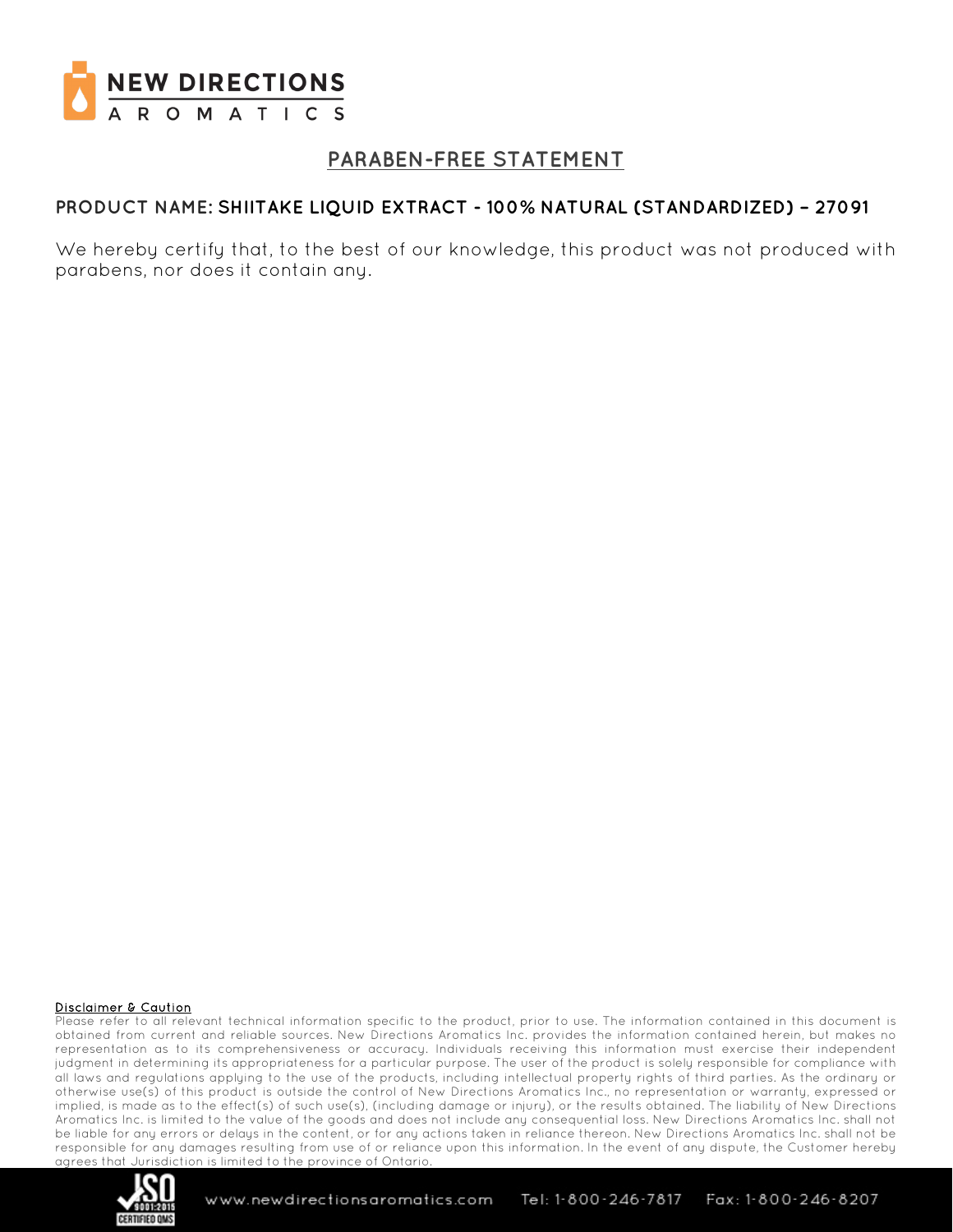

# **PHTHALATE-FREE STATEMENT**

### **PRODUCT NAME: SHIITAKE LIQUID EXTRACT - 100% NATURAL (STANDARDIZED) - 27091**

We hereby certify that, to the best of our knowledge, this product was not produced with phthalate, nor does it contain any.

#### Disclaimer & Caution

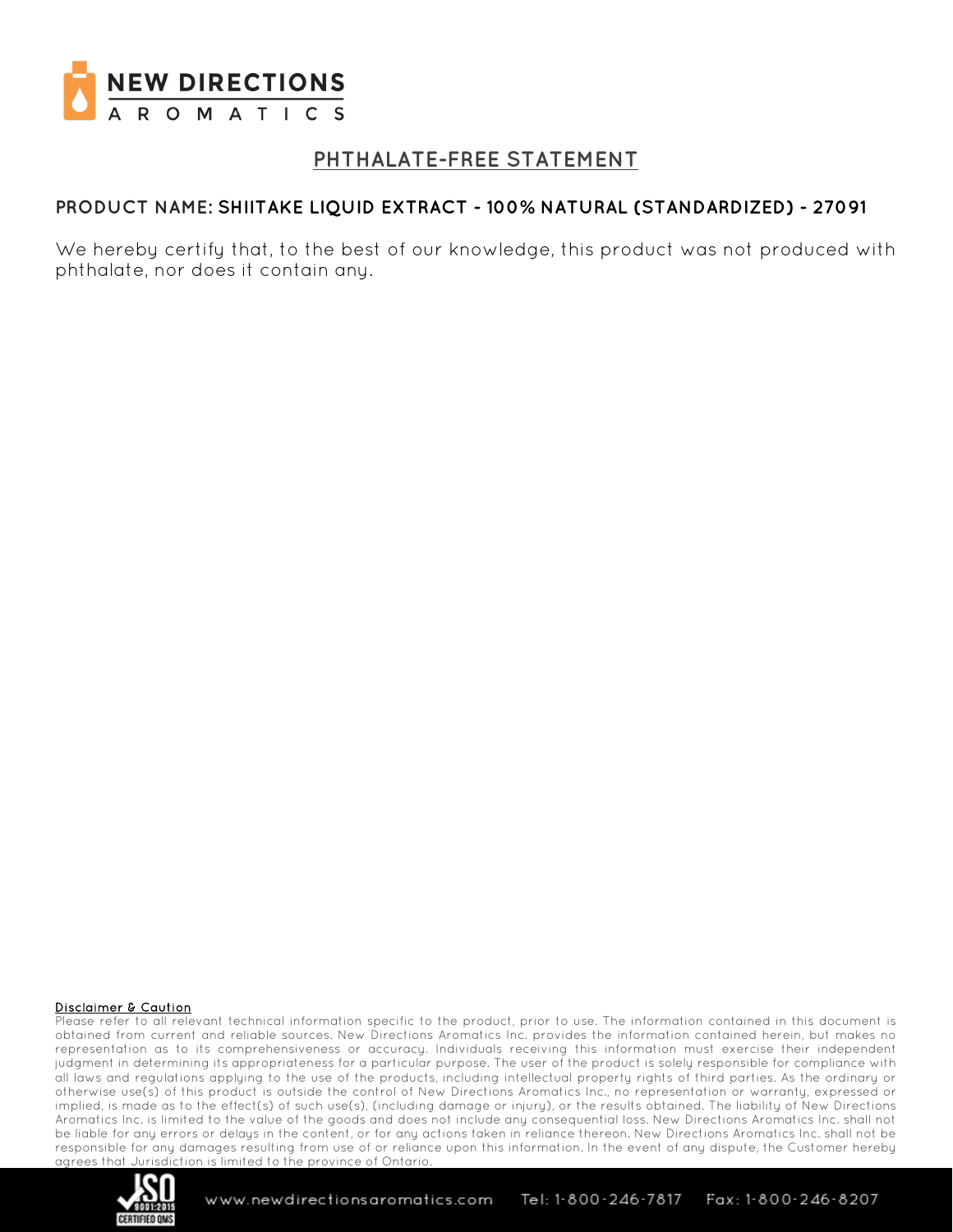

# **HEAVY METALS STATEMENT**

### **PRODUCT NAME: SHIITAKE LIQUID EXTRACT - 100% NATURAL (STANDARDIZED) – 27091**

We hereby certify that, to the best of our knowledge, this product has been certified to be free of heavy metals as per USP 32.

#### Disclaimer & Caution

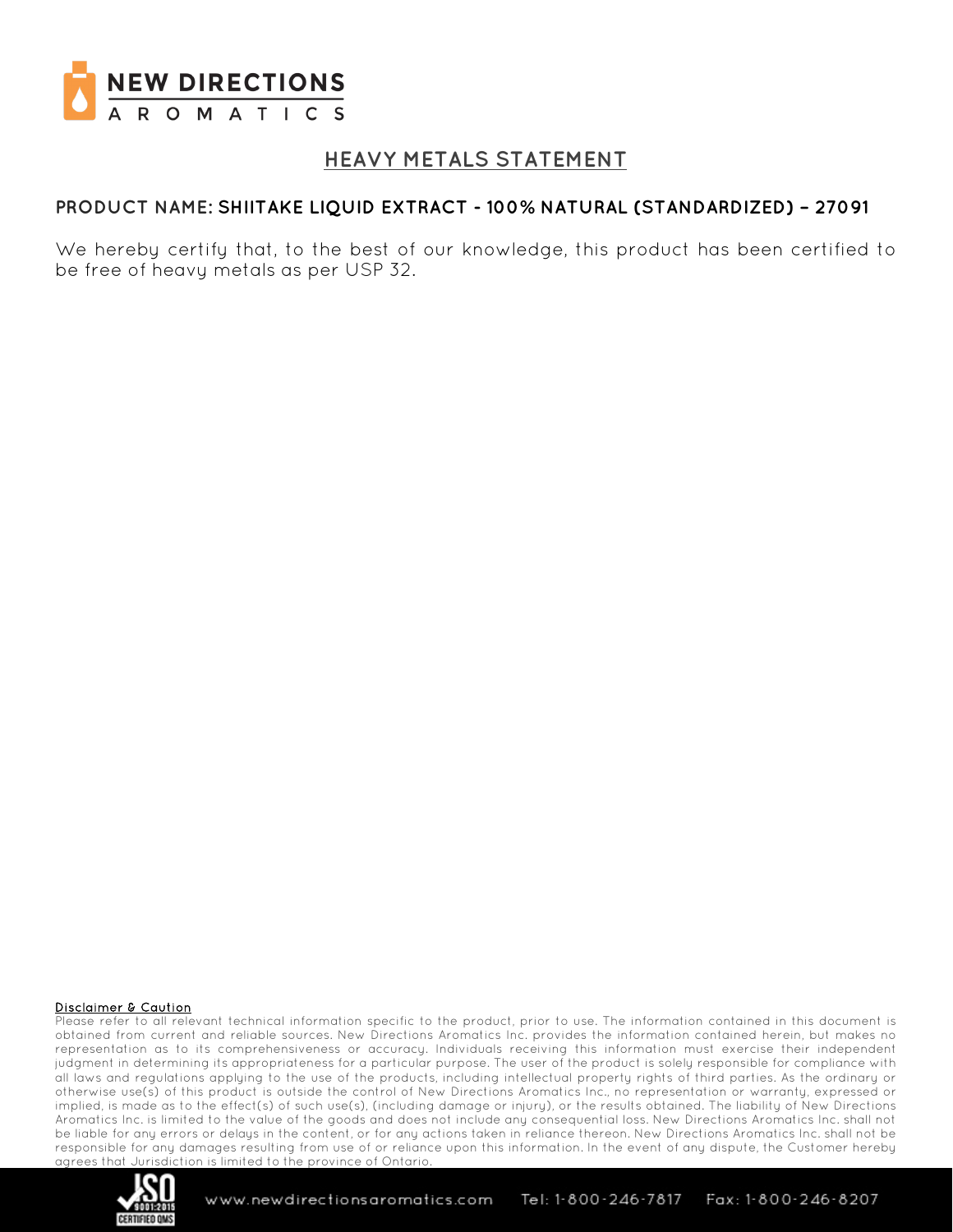

# **FOOD ALLERGEN INFORMATION**

## **PRODUCT NAME: SHIITAKE LIQUID EXTRACT - 100% NATURAL (STANDARDIZED) - 27091**

| Component                                            | Present in the product |
|------------------------------------------------------|------------------------|
| Peanuts (and/or derivatives,) e.g., protein oil      | No                     |
| Tree Nuts (and/or derivatives)                       | No                     |
| Sesame Seeds (and/or derivatives)                    | No                     |
| Wheat (and/or derivatives)                           | No                     |
| Gluten                                               | No                     |
| Soybeans (and/or derivatives)                        | No                     |
| Dairy (including lactose) or Eggs                    | No                     |
| Fish or Shellfish (and/or derivatives)               | No                     |
| Sulphites (and derivatives) (added or $\geq$ 10 ppm) | No                     |
| Tartrazine                                           | No                     |
| Corn                                                 | No                     |

#### Disclaimer & Caution

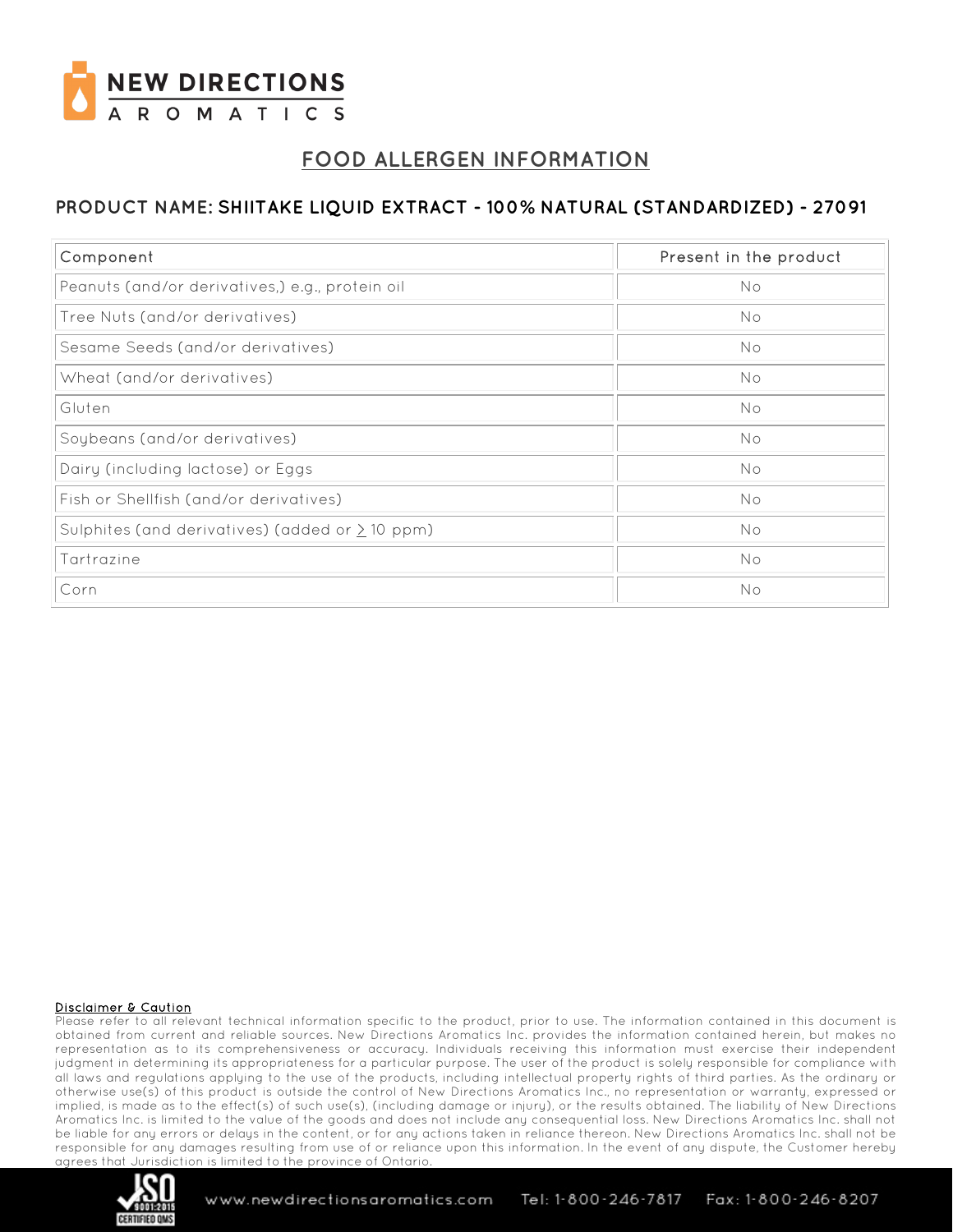

# **GLUTEN STATEMENT**

## **PRODUCT NAME: SHIITAKE LIQUID EXTRACT - 100% NATURAL (STANDARDIZED) – 27091**

We hereby certify that, to the best of our knowledge, this product is gluten-free, nor was it manufactured with any ingredients containing gluten.

#### Disclaimer & Caution

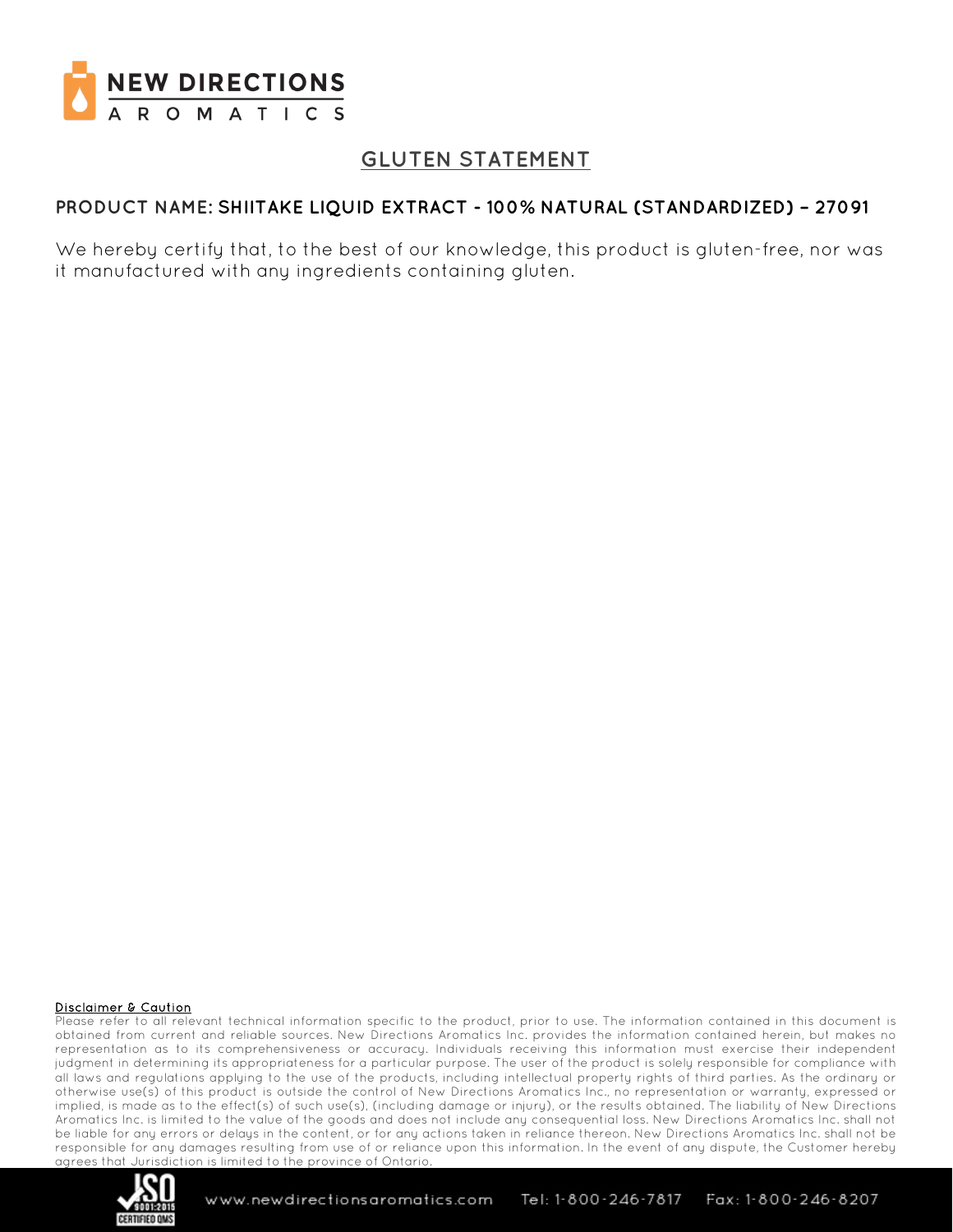

# **DECLARATION OF BOVINE/TRANSFERABALE SPONGIFORM ENCEPHALOPATHY (BSE/TSE)**

### **PRODUCT NAME: SHIITAKE LIQUID EXTRACT - 100% NATURAL (STANDARDIZED) - 27091**

We hereby confirm that, to the best of our knowledge, this product was not made with, nor contains, any animal material or derivatives, and is free of BSE/TSE.

#### Disclaimer & Caution

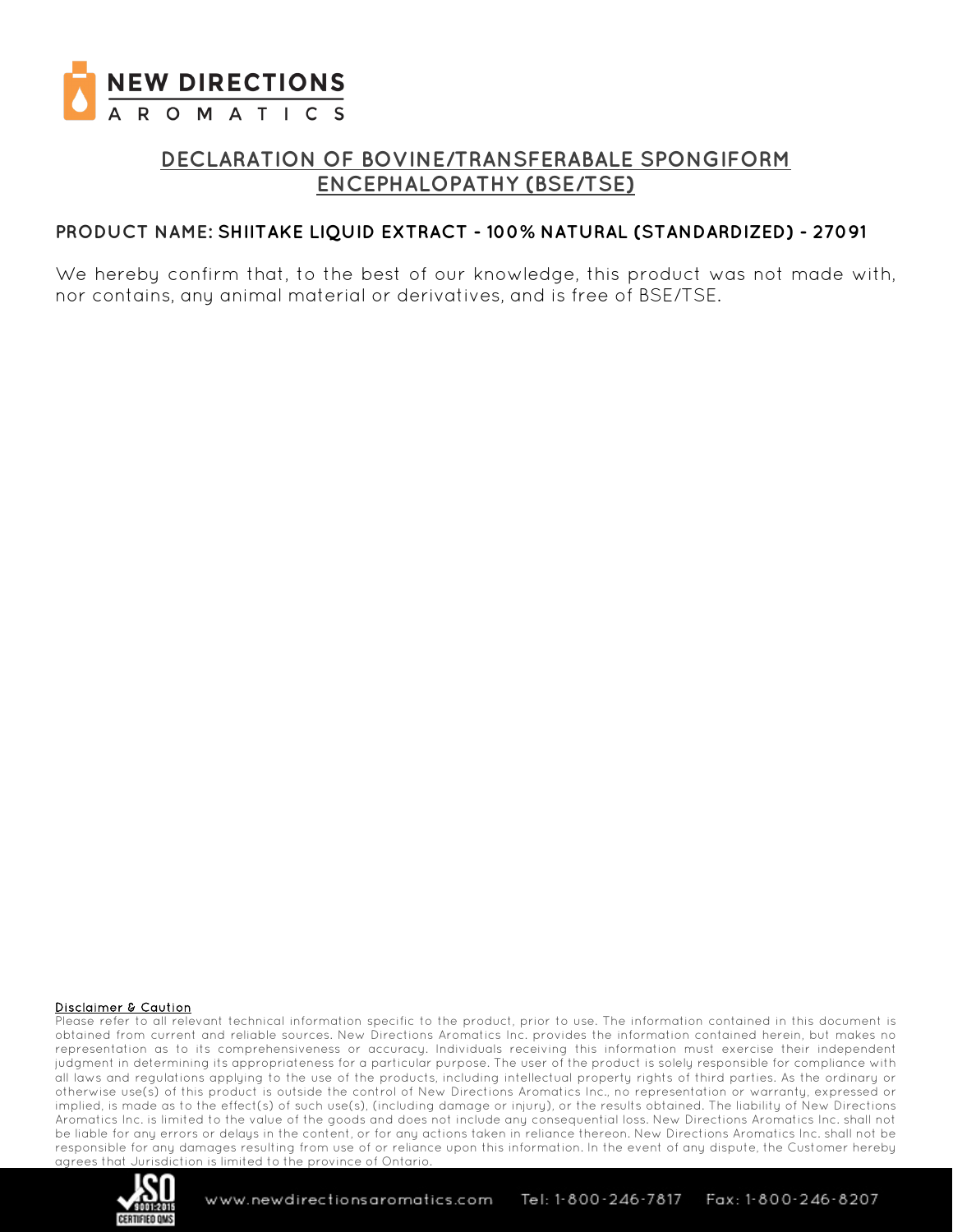

# **CRUELTY-FREE STATEMENT**

### **PRODUCT NAME: SHIITAKE LIQUID EXTRACT - 100% NATURAL (STANDARDIZED) - 27091**

We hereby certify that, to the best of our knowledge, this product has not been tested on animals.

#### Disclaimer & Caution

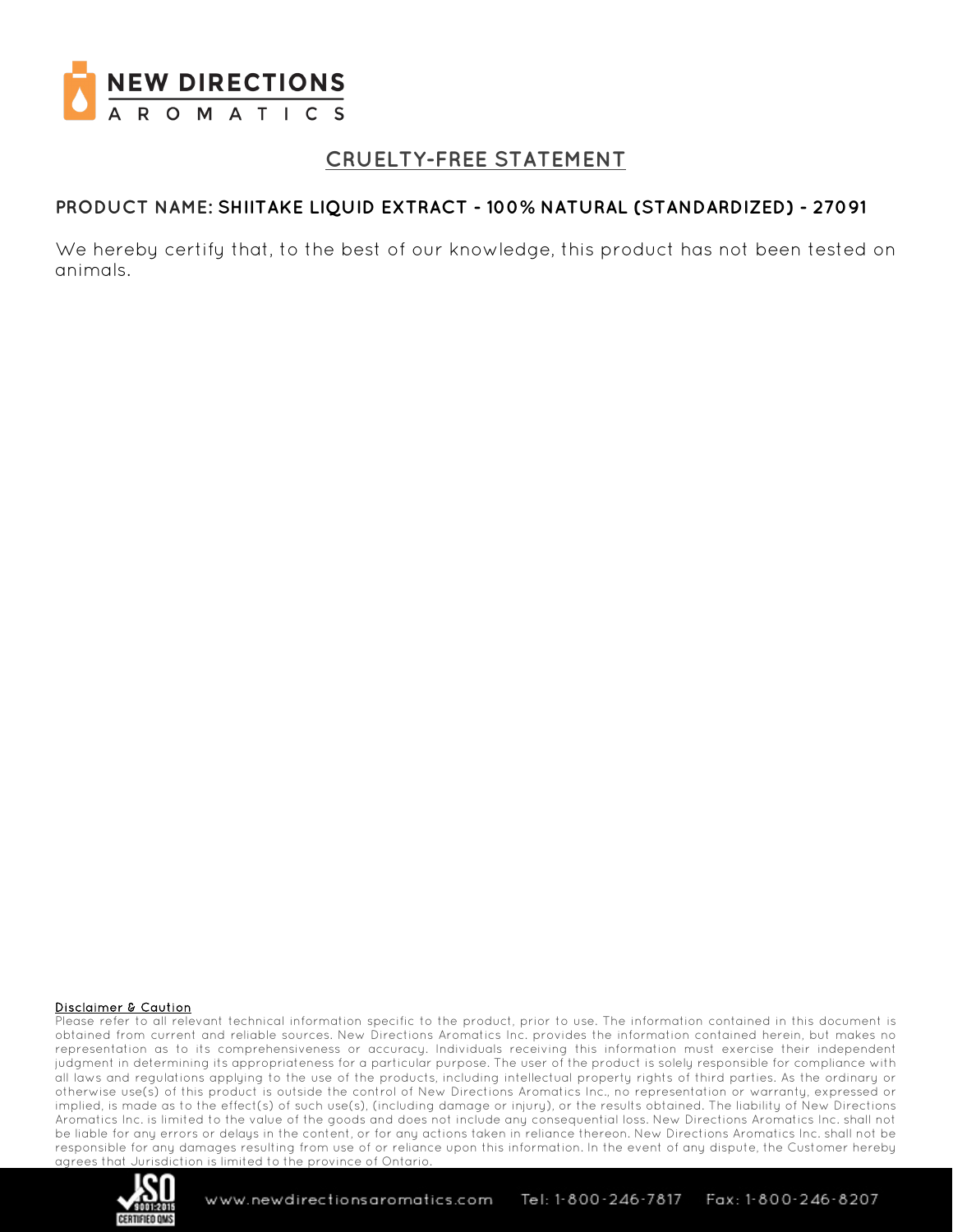

# **KOSHER STATEMENT**

## **PRODUCT NAME: SHIITAKE LIQUID EXTRACT - 100% NATURAL (STANDARDIZED) - 27091**

We hereby confirm that, to the best of our knowledge, this product is certified Kosher.

#### Disclaimer & Caution

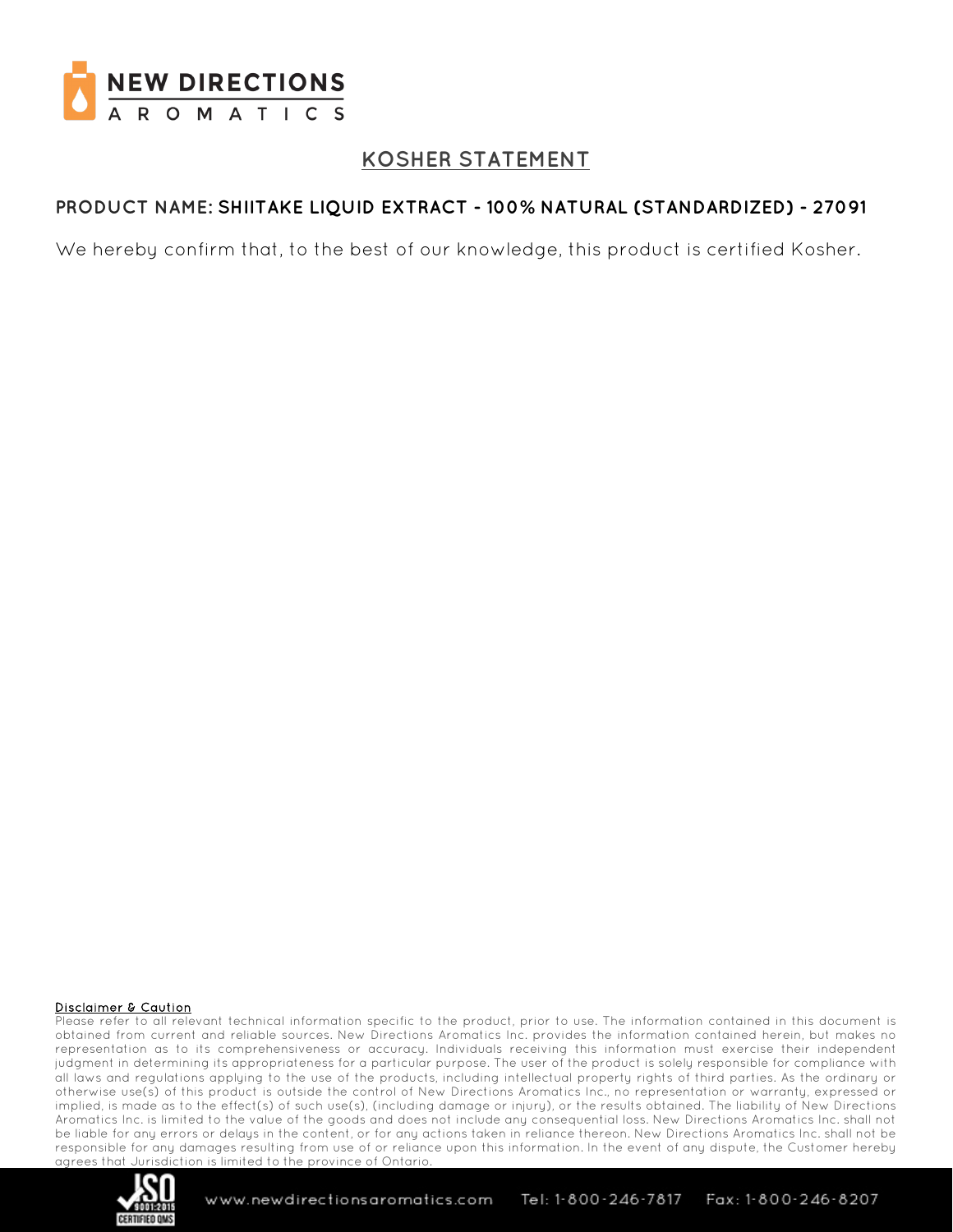

# **VEGAN STATEMENT**

## **PRODUCT NAME: SHIITAKE LIQUID EXTRACT - 100% NATURAL (STANDARDIZED) - 27091**

We hereby confirm that, to the best of our knowledge, this product is suitable for vegans.

#### Disclaimer & Caution